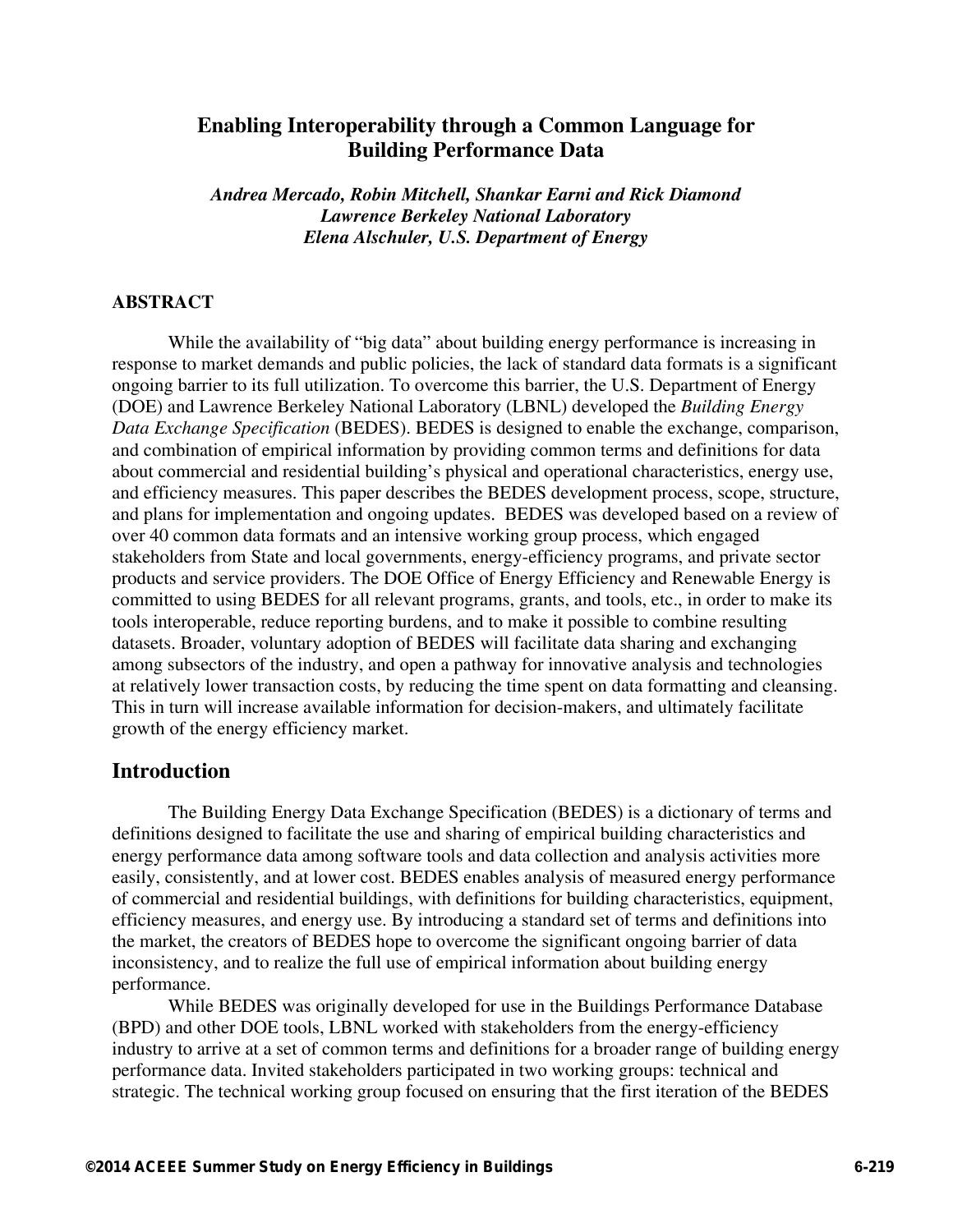fulfills three main use cases that were first identified through a scoping study conducted by the Peregrine Energy Group in collaboration with Raab Associates, discussed in further detail below. The strategic working group addressed the logistics of how BEDES would evolve over time to encourage continued adoption by the building sector.

# **Overview of Past Work**

As noted above, BEDES was initially developed for DOE's Buildings Performance Database (BPD). The goal of the BPD is to hold hundreds of thousands of individual building records. The records come from various established public and private data collections, such as the U.S. Energy Information Administration's Commercial Buildings Energy Consumption Survey (CBECS) and Residential Energy Consumption Survey (RECS), the California Energy Commission's Commercial End-Use Survey (CEUS), EPA's ENERGY STAR Portfolio Manager, the Better Buildings Challenge, as well as large property management firms and energy-efficiency incentive programs around the country. The team at LBNL set out to define a common classification schema that would be used as the specification for the database structure, with the intent that the BPD would need to accept a wide array of data collected through diverse procedures. As the schema evolved to accept more datasets, it became increasingly clear that standardization of terms across the building sector was sparse.

In the anticipation of a flexible data schema, LBNL conducted a review of over 40 common specifications to determine the best structure, field categorizations, and fields to include and their respective definitions, data types, and units. This review was done under the single BPD use case, unlike the later effort to make BEDES functional for a variety of use cases. As a result, the scope was limited to enabling the collection of building data relevant to energy performance and savings-potential retrofit analysis.

An additional use case, closely related to BPD, is that of tracking and analyzing local benchmarking and disclosure programs, primarily using ENERGY STAR Portfolio Manager, audit and retro-commissioning reports, tax assessor data, land use data, etc. The DOE developed the Standard Energy Efficiency Data (SEED) Platform based on an expanded version of the schema used for the BPD in order to accept and combine data from that range of sources.

As the value of a common data exchange specification became apparent, the schema used by the BPD and the SEED Platform became the beta version of BEDES. To better guide the evolution of BEDES, LBNL worked with Peregrine Energy Groups and Raab Associates to conduct a scoping study to verify a need for a common language and most imperative uses cases. From there, LBNL invited building sector stakeholders, e.g., building owners, managers, designers, energy-efficiency program administrators, financiers, etc., to participate in technical and strategic working groups throughout the development of BEDES. Stakeholders participating in the technical working group were able to provide direct feedback to the LBNL team, as BEDES was developed in modules. It was through discussion in this working group that the LBNL team concluded that BEDES does not need to impose a structure, but rather simply provide a common language. In parallel, the strategic working group more clearly outlined the vision for BEDES going forward.

Three other efforts have pledged to develop schemas in compliance with BEDES, the Home Performance XML (HPXML), and DOE's Commercial Building Energy Asset Scoring Tool, and Home Energy Score. The team also worked to fully integrate the terms from ENERGY STAR Portfolio Manager (ESPM), given its widespread use across the U.S. In addition, two federal software tools, Compliance Tracking System (CTS) for EISA Section 432 Federal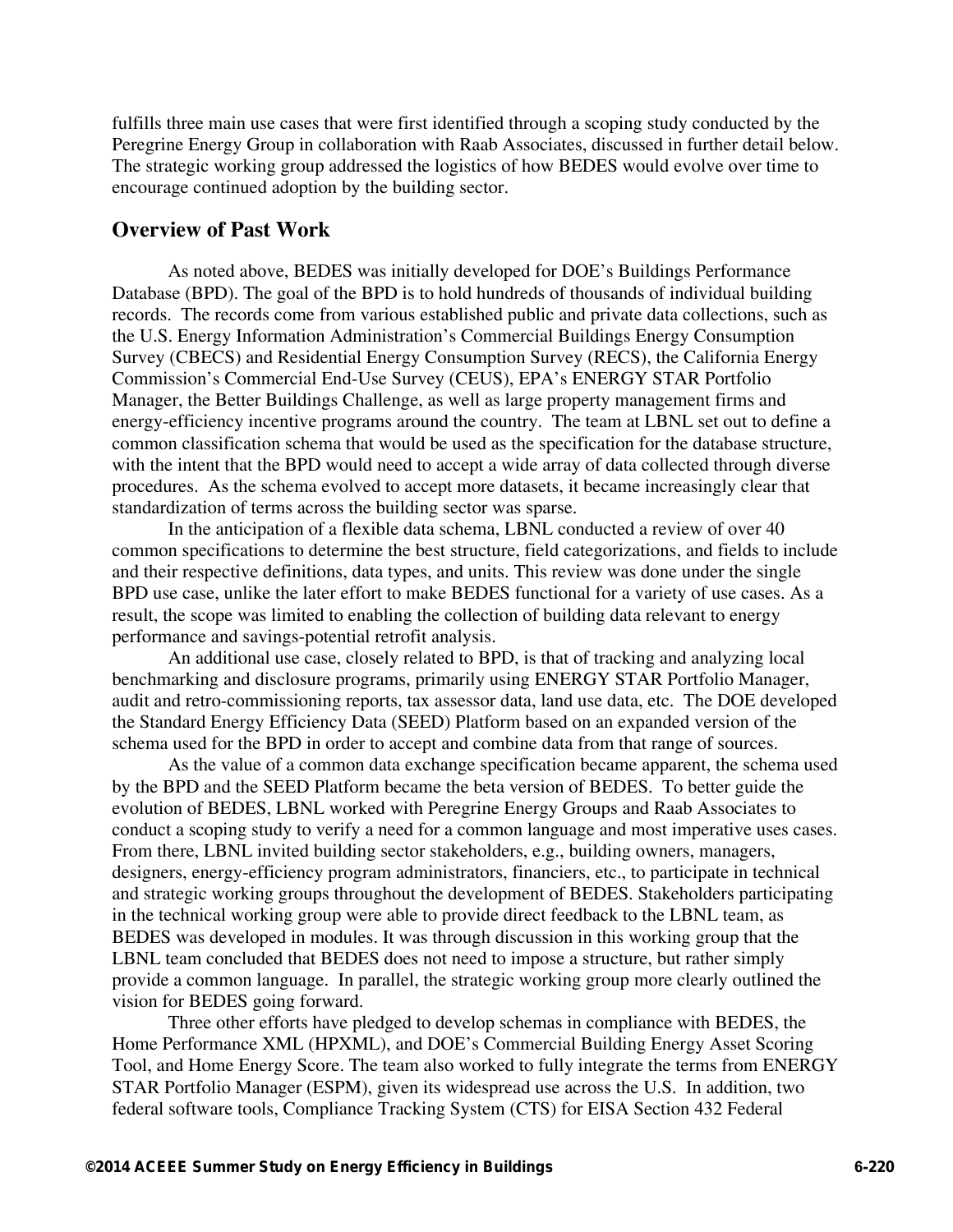building benchmarking and the eProjectBuilder, plan to utilize BEDES in the near future.

## **Vision for BEDES**

One of the primary challenges to expanding the building energy-efficiency retrofit market is the lack of data on the actual energy performance, combined with the physical and operational characteristics, of commercial and residential buildings. This situation makes it difficult for building-level decision-makers to understand the drivers of variations in building performance, identify efficiency investment opportunities, and project the likely savings from investments. Moreover, the lack of empirical market data limits the ability of public sector actors to tailor the design and implementation of energy efficiency programs and policies to be most effective, given local market conditions and trends.

Recent technology, market, and policy drivers such as smart meters, energy performance disclosure laws, etc., are resulting in a rapid increase in the generation of data that could address these issues. But these data are still hard to access, aggregate, share and utilize because they are housed in many decentralized databases, and in different formats. Stakeholders consistently reported that they spend more time on data formatting and cleaning than they do on conducting analysis. The lack of standard data formats, terms, and definitions is a significant ongoing barrier to realizing the full utility of empirical information about building energy performance.

The DOE's vision is to facilitate the optimal operation of the energy efficiency market by nurturing development of a robust ecosystem of interoperable private and public data tools. BEDES helps achieve this vision by facilitating the utilization and sharing of empirical building energy performance data among software tools and data collection and analysis activities, more easily and consistently and at lower cost. BEDES is intended to be used in tools and activities that help stakeholders make energy efficiency investment decisions, track building performance, and implement energy efficiency policies and programs.

The goal for BEDES is to serve as a central "data dictionary" that a range of tools and platforms can either utilize or map to. A set of common data definitions and formats would increase interoperability among tools by mitigating the ambiguity and transaction costs associated with sharing and aggregating data. This ability would in theory lower the cost and increase the availability of products and services that utilize energy data. As a result, these products and services would achieve greater market penetration and deliver better information to decision-makers. This in turn would increase available information, lower transaction costs for decision-makers, and ultimately, facilitate growth of the energy efficiency market.

### **Technical Development Process**

The initial scoping study identified a range of potential key users of BEDES, and described how they could use BEDES for their specific needs, called use cases. Table 1 shows the various user groups that could use BEDES for their specific use cases. Individuals from these user groups participated in the technical development process through the technical working group meetings convened by LBNL throughout the development phase.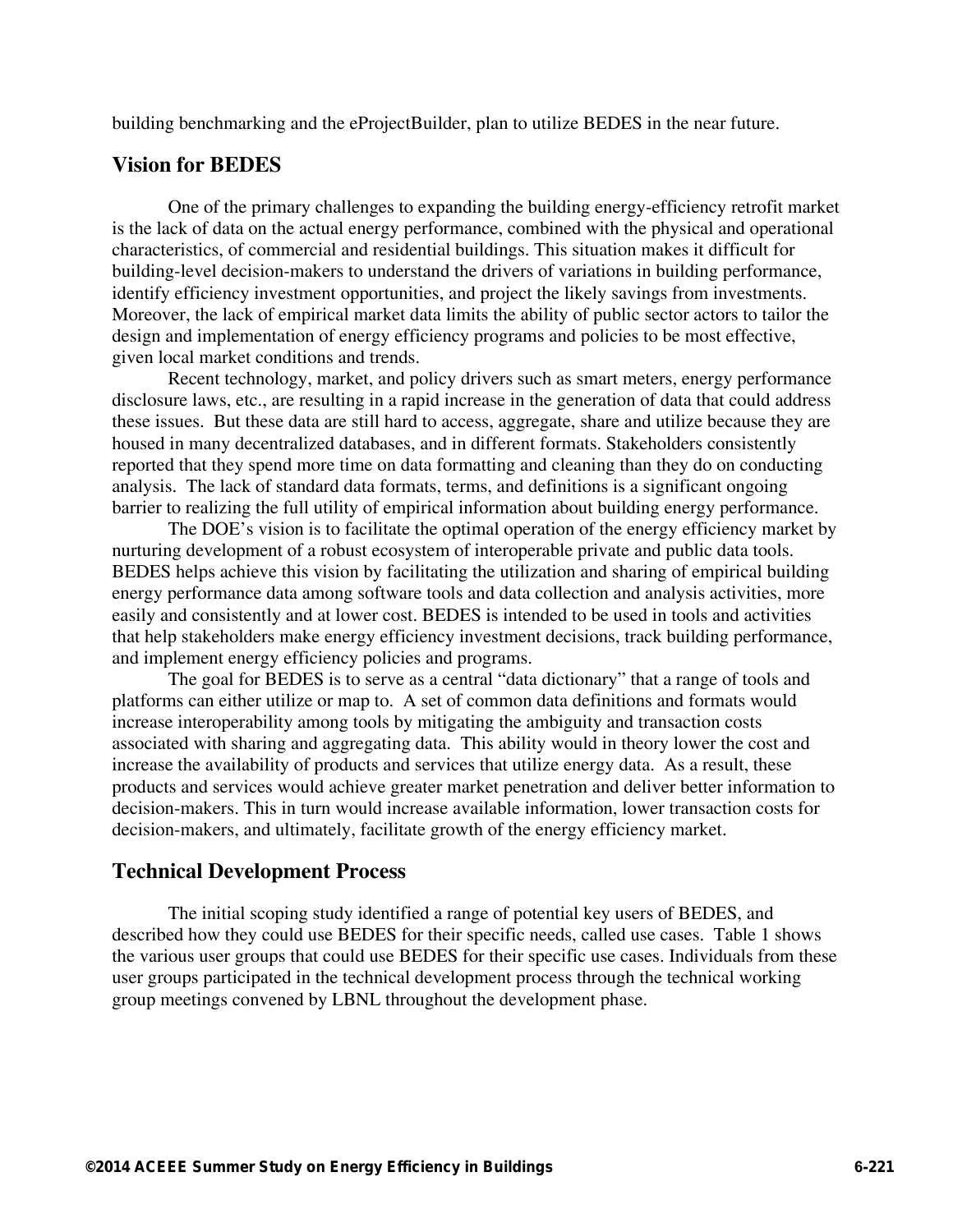Table 1. Description of BEDES user groups

| Owners                 | Individuals with a stake or role in building operations, such as building owners,<br>manager and tenants.                                                                                          |
|------------------------|----------------------------------------------------------------------------------------------------------------------------------------------------------------------------------------------------|
| Implementers           | Parties involved or interested in the design and construction of building<br>aspects, such as energy auditors, architects and engineers, consultants,<br>contractors, ESCOs, etc.                  |
| Administrators         | Parties involved in the design, implementation, and evaluation of efficiency<br>programs, such as utilities, program administrators, implementation<br>contractors, program evaluators, PUCs, etc. |
| <b>Public Entities</b> | Federal agencies, states and cities as well as all parties that work for them,<br>including regulators, foundations, institutes, etc.                                                              |
| Financiers             | Parties with a financial stake in buildings, such as lenders, insurers, appraisers,<br>and investors.                                                                                              |
| Researchers            | Individuals who conduct analysis of building energy and characteristic data to<br>inform activities of other stakeholders, such as researchers, academics, and<br>advocates.                       |
| Developers             | Parties that create databases, platforms, software, or guidelines that support the<br>activities of the other stakeholders.                                                                        |

# **Key Specs and Mapping Process**

The initial datasets that laid the foundation for BEDES were the California Commercial End-Use Survey (CEUS), the US DOE's two national datasets, the Commercial Building Energy Consumption Survey (CBECS), and the Residential Energy Consumption Survey (RECS), and ASHRAE's *Procedures for Commercial Building Audits*. As established comprehensive surveys on energy use in the California and national commercial sectors and for their widely recognized approach, both CEUS and CBECS were chosen as the primary sources for BEDES regarding commercial facility energy use and characteristics fields. Similarly, RECS supplemented the residential facility fields in BEDES. While the ASHRAE auditing guideline is not intended for surveying a dataset, LBNL felt it would provide the most standard terminology for BEDES fields relating to HVAC equipment.

The first challenge was developing a set of fields that would accommodate the three major contributors and an established HVAC data standard. From that founding exercise, the specification grew to accommodate each new data source that was acquired by BPD outreach efforts, as well as other established schemas that were identified. With this approach, the schema grew very quickly into a complex, highly detailed, rather messy document that was difficult to use and understand.

At this point, after several datasets from private building owners, energy efficiency incentive programs, and other sources had been adopted, the LBNL team decided it was time to rethink how best to accommodate any and all data sources. At the same time, other programs said that they expressed similar challenges and expressed interest in utilizing a uniform format.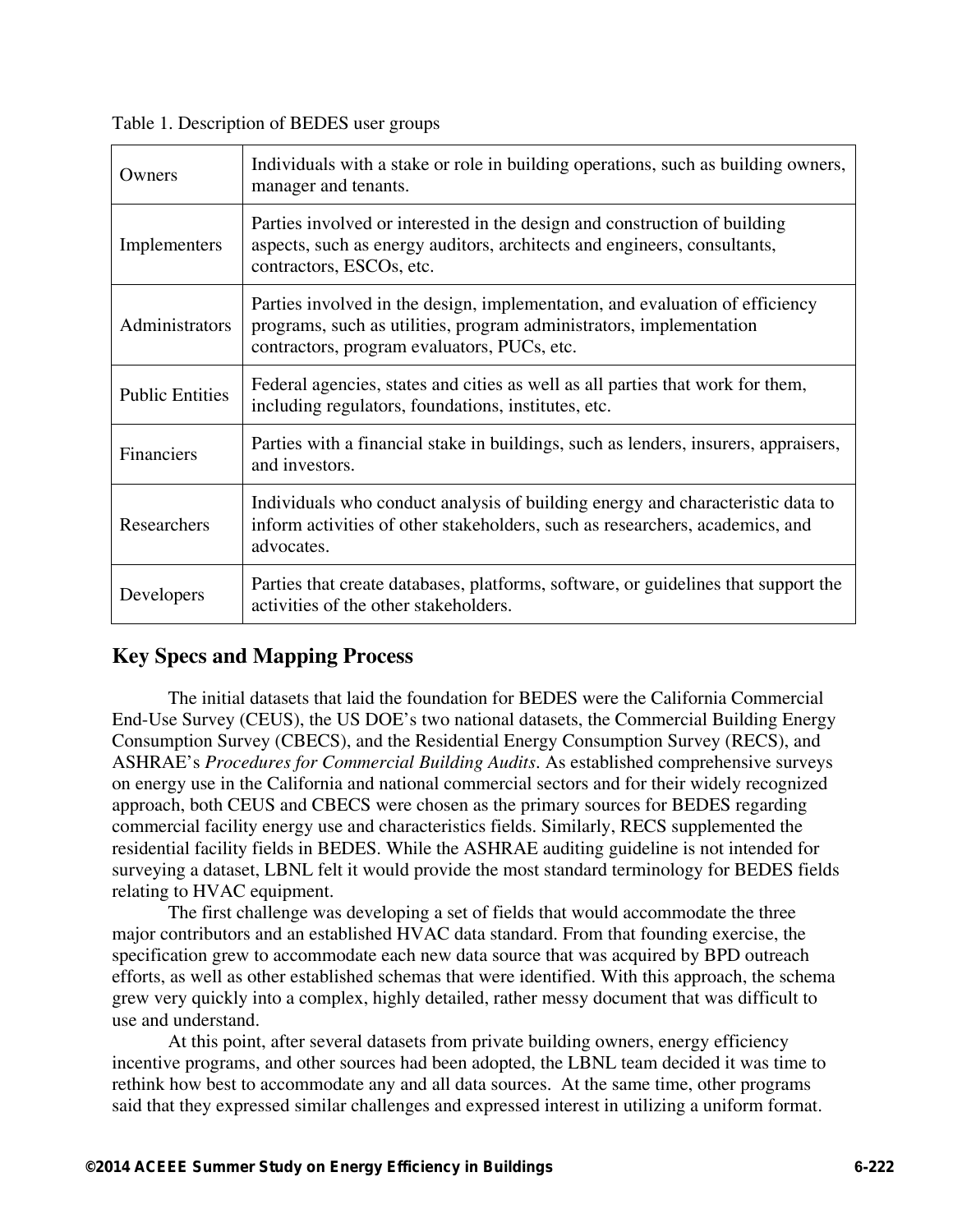To address this concern, the team conducted a market scoping study and developed three overarching use cases for the initial BEDES:

- 1. Energy-efficiency investment decision-making,
- 2. Building performance tracking, and
- 3. Energy-efficiency program implementation and evaluation.

Once these use cases were established, it became easier to decide which new fields should be accepted or rejected. First, and perhaps most importantly, it was necessary to define what roles BEDES did not intend to fill. In order to achieve the three uses cases described previously, BEDES does not intended to support data required for:

- Detailed energy simulation, e.g., using EnergyPlus modeling
- Building design and construction process, e.g., as in IFC
- Performance of individual components, e.g., specific pump or fan
- Building system controls, e.g., EMCS trend data
- Fault detection and diagnostics

We expect that future users of BEDES will develop their own use cases, and ideally, these would be made available on a BEDES website for others to use or modify for their own needs.

#### **Structure**

Because the initial organization of BEDES was based on the BPD organization, which is an implementation of a specific use case, the first BEDES documents included groupings of building characteristics and a hierarchical structure (specific data relationships) between data fields. There was also a prioritization of fields, defining which data would be required and which would be optional.

The complexity of the built environment and existing building datasets (energy and other), as well as the requirement for BEDES to have more universal application across many use cases, means that one set of data relationships will not work for all situations. After discussion with stakeholders, many of whom have developed their own data relationships based on how they would use the data, it was decided that BEDES should not imply any data relationships, hierarchy, or prioritization, and should instead be a technical dictionary of terms and definitions that are used in data sets. The data relationships would be defined, as needed, by the users of BEDES for their own individual specific use cases. This type of technical dictionary, based on terminology from standards and building energy efficiency practitioners, establishes a common language for describing data that can be used across data sets and implementation tools. In addition, mapping the technical dictionary terms between existing datasets allows the common definitions to be related while allowing implementations to keep their existing terminology.

Figure 1 illustrates how a user could construct a BEDES-compliant data set. The user can choose to be fully harmonized, in which case their implementation uses only BEDES terms and definitions. The user can also be partially harmonized with BEDES, in that they are using BEDES terms and definitions where they are needed for the specific use case, but they also use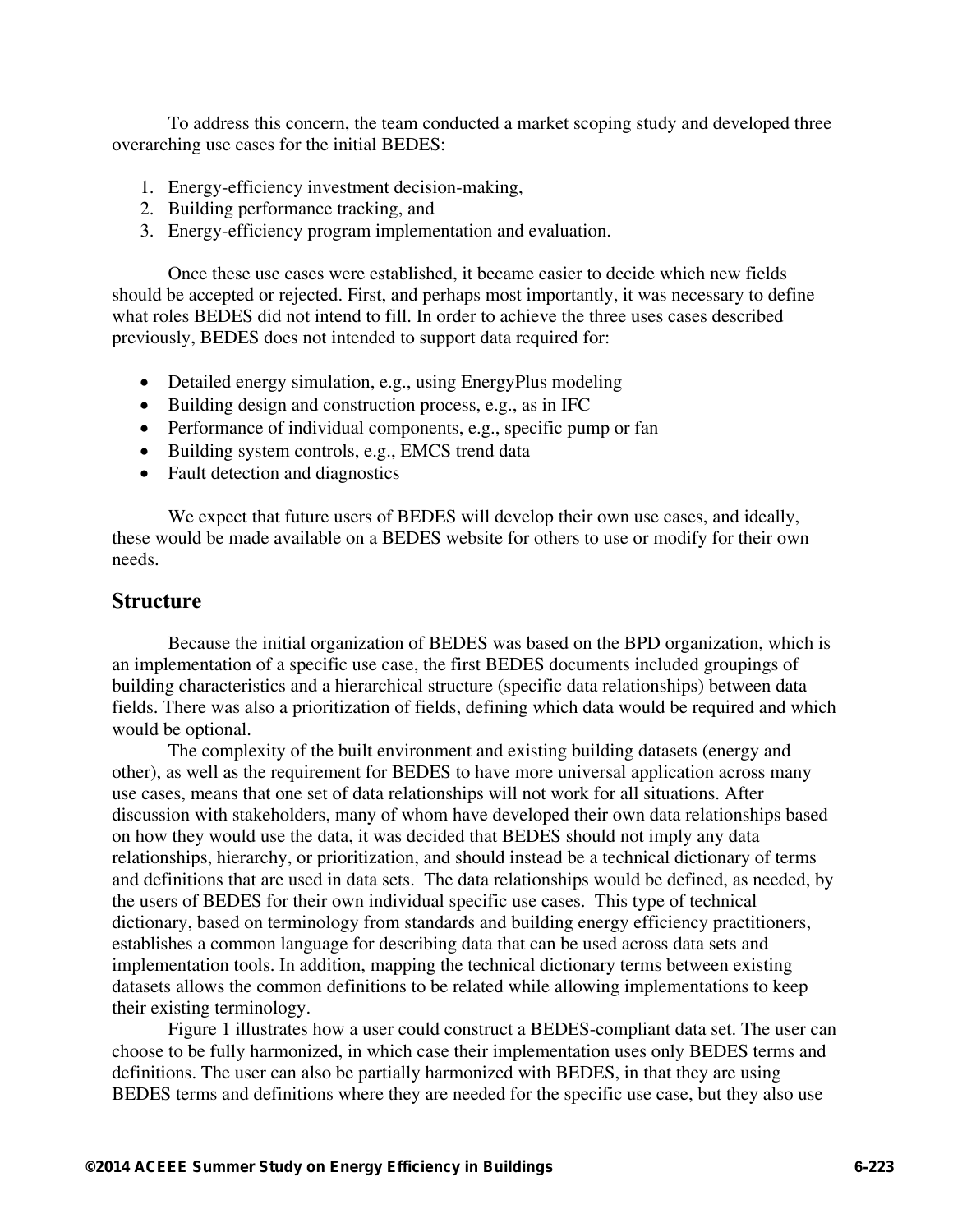other terms and definitions for areas not covered by BEDES. The third image in the figure illustrates that it is possible to definite mappings between terms and definitions in other formats and those in BEDES.



Figure 1. Harmonization with BEDES.

Figure 2 shows an example of a specification that is fully harmonized with BEDES, even though it does not use all of the BEDES terms. The user picked only the BEDES terms that were needed, and set up the relationship between those terms, grouping by Building, Energy Use and Systems, for their particular use case.



Figure 2. An example of a specification/schema that is fully harmonized with BEDES.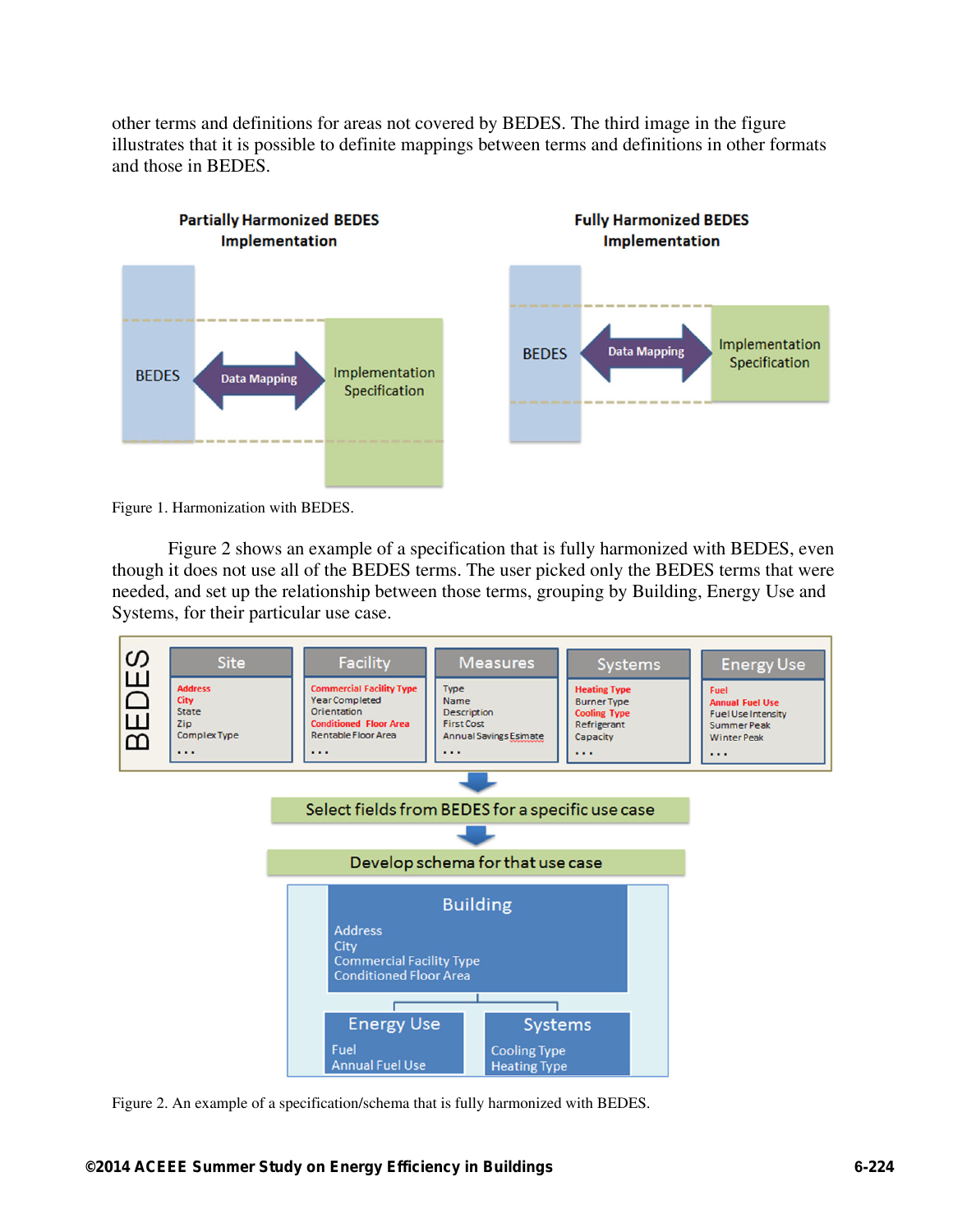### **Strategic Development Process**

Ideally, BEDES would be widely adopted as a standard reference across the U.S. building sector. Whether BEDES is adopted formally as a technical standard, e.g., by ANSI/ASTM, or becomes adopted through common usage, there are many issues about how it will be hosted, maintained, and updated.

#### **Options for Hosting & Maintaining BEDES**

There are several questions about how BEDES should be maintained and further developed, and who should best do it. We have identified the following as some of the tasks for the support, maintenance, and upgrading BEDES:

- 1. **Maintenance, error fixing, and periodic updates**. After the initial release of BEDES 1.0, there will need to be a process for providing maintenance, fixing user-identified errors, and periodic updates.
- 2. **User support**. Because BEDES is a reference for a diverse set of users, there will need to be a mechanism for answering user questions about how BEDES is to be used, and what is can and cannot do. Users will have questions about Use Cases and other issues on functionality.
- 3. **Upgrades and future development**, e.g., BEDES 2.0. There are several features that could be added to future versions of BEDES, e.g., ways that users can share their own schema, and use cases.
- 4. **Promotion and market engagement**. We see the need both for a plan for how to promote and engage market players, and to implement the plan.

We've identified different categories of entities that could host BEDES. These include:

- 1. **Non-profit organizations**. There may be the need to develop a new non-profit organization, dedicated to promoting the use and exchange of building energy performance data. Green Button and National Fenestration Rating Council (NFRC) are examples of federally funded activities that have spun off into their own non-profits.
- 2. **Standards organizations**. While technical standard organizations are often themselves non-profit organizations, e.g., ASHRAE, ANSI, ASTM, ISO, they are designed to adopt standards, and rely on others to update and support the standards [this could use some clarification]
- 3. **For-profit organizations**. For-profit organizations, e.g., Google, Microsoft, have explored providing energy-efficiency services and products for residential and commercial buildings, and might see the benefit in leading an industry-hosted standard for data exchange.
- 4. **Universities**. Several universities have active energy efficiency centers that might be interested in hosting BEDES e.g., CMU, ASU, UCD, etc.
- 5. **National Laboratories**. National Laboratories have a long history of developing and maintaining building energy databases and tools, and could host BEDES and support BEDES users. Labs that conduct work in this area include ORNL, NREL, PNNL, LBNL, NIST, and others.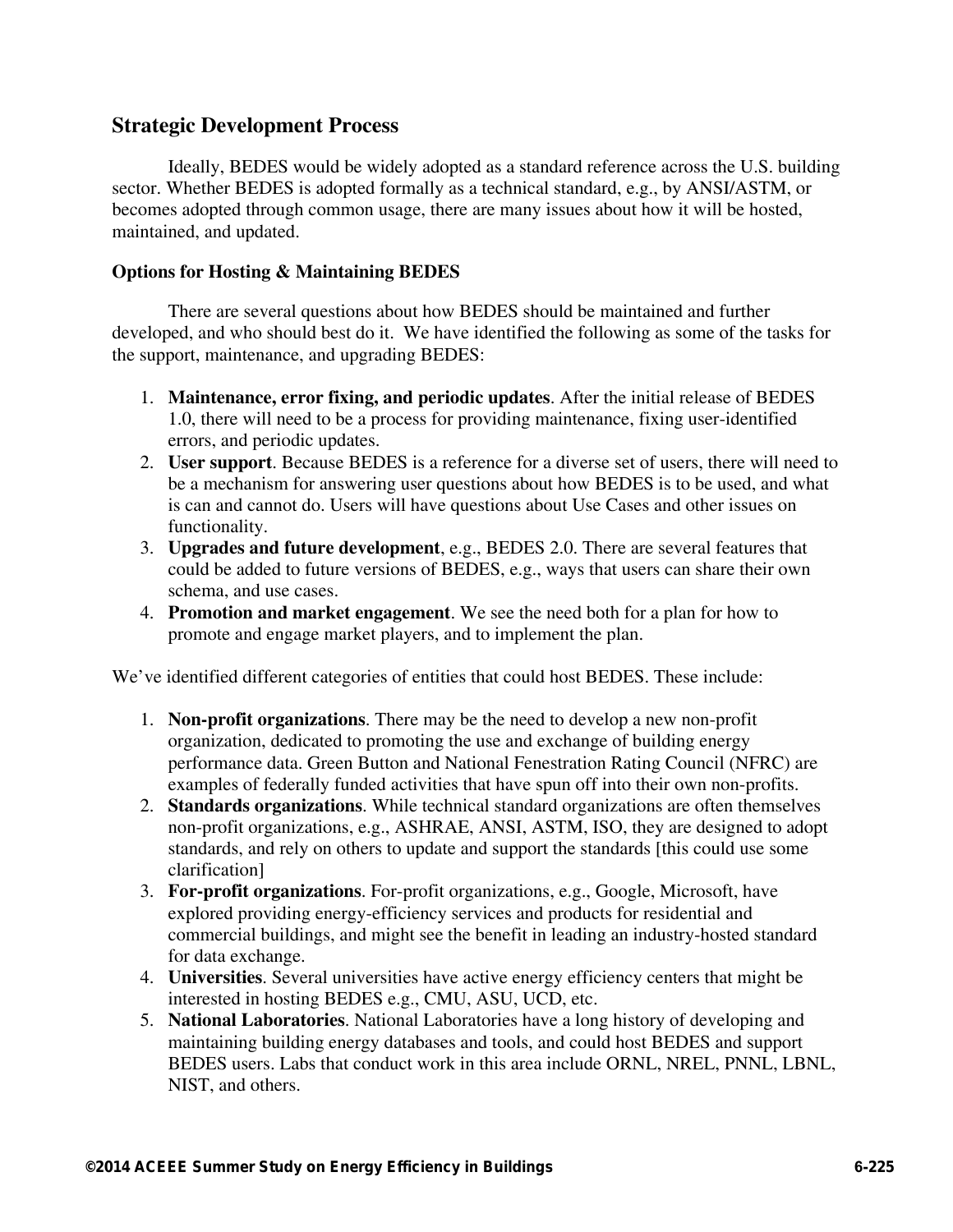6. **Federal Agencies**. Federal agencies such as DOE, EPA, GSA, DOD, Commerce, and many others, all have directives and policies that relate to collecting and analyze building energy data. DOE has already pledged to adopt BEDES across many of its programs to further facilitate the exchange and analysis of data, so maintaining compatibility with Federal tools is a priority.

To pursue the question of what type of organization could best host and maintain BEDES, we went through the exercise of identifying potential criteria for evaluating organizations/entities for hosting BEDES. We identified the following criteria:

- 1. **Accessibility**: Will the group provide access to BEDES by all interested users?
- 2. **Support:** Does the group have financial resources to maintain BEDES and future updates?
- 3. **Neutrality:** Does the group have special interests that would prevent it from being fair and impartial?
- 4. **Expertise:** Does the group have domain knowledge to support BEDES?
- 5. **Stability:** Does the group have a stable organization with relatively low-turnover in staff and support?
- 6. **Flexibility & Adaptability**: How fast could the group update versions, and how easily could it expand new use cases?
- 7. **Promotion & Market Engagement**: Does the group have expertise and experience in market engagement?

We asked our expert group to apply these criteria to each of the proposed host groups, and following their recommendations, have developed the following two scenarios:

**Scenario #1: Open-source hosting**. There was a great deal of support from the expert group for following an "open-source" model, in which the user community of building energy data practitioners and researchers would contribute their expertise and use cases, and the forum of users would determine best practices for updates and future functionality.

**Scenario #2: Hybrid model**. There was also a lot of interest in exploring whether the DOE and another public sector host, e.g., a national laboratory, would provide institutional support for a new non-profit that would host BEDES. Examples of this scenario include Green Button, which was developed by the National Institute of Standards and Testing (NIST) with support from the U.S. Department of Commerce, and then evolved into a non-profit.

We plan to further explore these two scenarios and pursue the option that appears best suited for achieving the BEDES vision.

# **Conclusions**

Our work on BEDES has led us to the following conclusions that will guide the effort going forward:

1. BEDES should aim to "knit together" existing data formats in order to use established, effective definitions wherever possible. There are a series of existing data formats that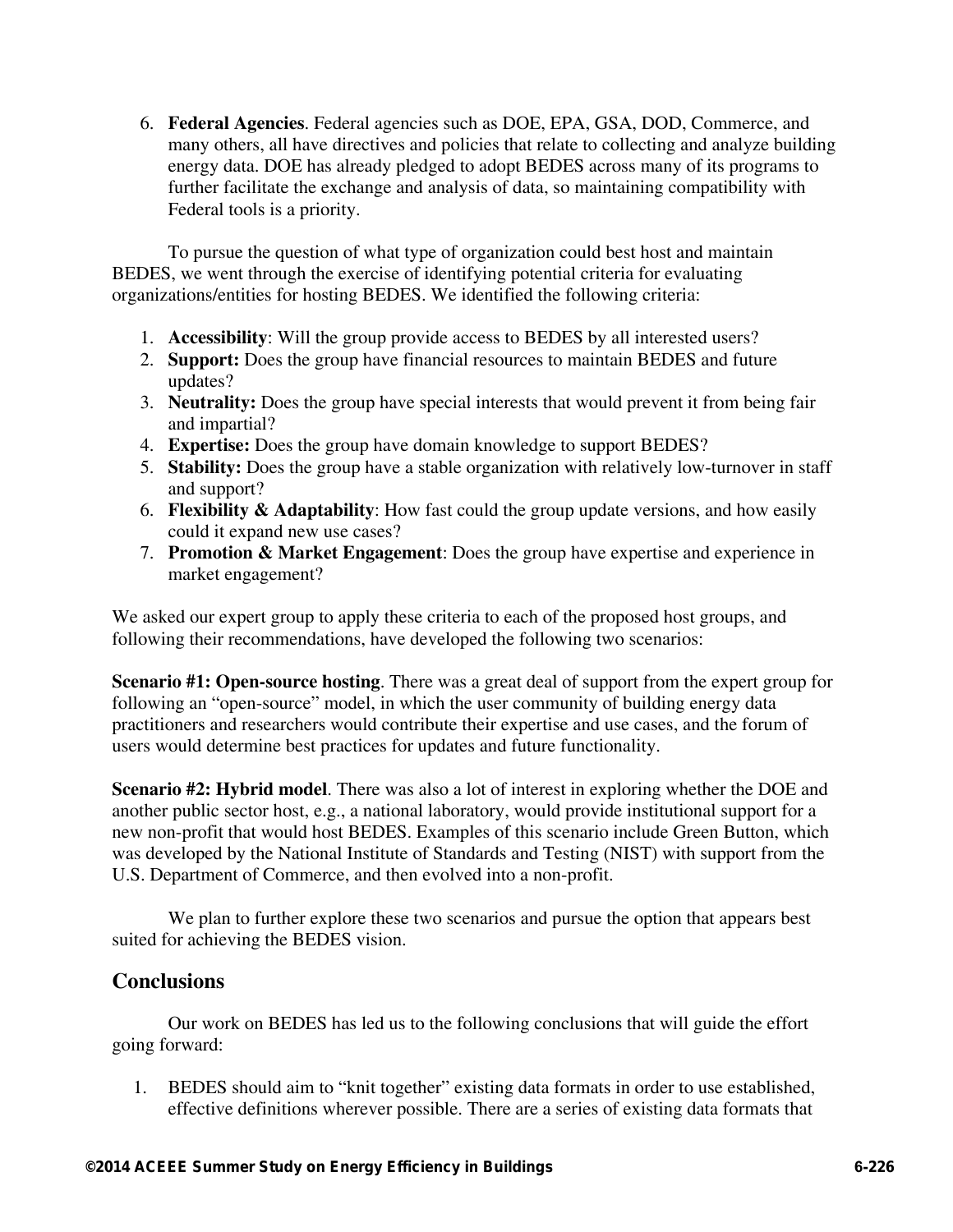have already helped to standardize pieces of the puzzle, such as Green Button, Portfolio Manager, HP XML and others. BEDES will pull these together and focus on creating new data fields and formats only in areas with the least consistency, such as building equipment characteristics and energy conservation measures.

- 2. The goal of BEDES should strive to be a common data format for the building energy community, but it is not necessary to achieve 100% adoption. The range of programs, tools and guidelines that deal with empirical building energy data can use BEDES in several ways:
	- a. Public policies and programs, and private software tools may choose to directly adopt **BEDES**
	- b. In cases where policies, programs and tools use their own data formats, mappings to BEDES can facilitate translation among them
	- c. BEDES can also be used to conduct activities that follow methodological guidelines, which do not prescribe a data format.
- 3. Establishing and updating "mappings" between BEDES and other data formats will be crucial to its success. The BEDES documentation should indicate the sources for individual fields, or note that a new field was created. Programs, policies and tools will also be able to use mappings to show where their fields align with or diverge from BEDES. An ongoing update cycle will be needed ensure that users of BEDES can provide input on changes and additions.

### **Acknowledgements**

The authors would like to thank Norm Bourassa, John Mejia, Jonathan Raab, and Paul Mathew for their contributions in the development of BEDES. This work was supported by the Assistant Secretary for Energy Efficiency and Renewable Energy, Building Technologies Office, of the U.S. Department of Energy under Contract No. DE-AC02-05CH11231.

# **References**

- ASHRAE (American Society of Heating, Refrigeration and Air-Conditioning Engineers, Inc.) 2004. *Procedures for Commercial Building Energy Audits*. ASHRAE, Atlanta, Georgia.
- ASTM (American Society of Testing and Materials), 2011. *Standard Practice for Building Energy Performance Assessment for a Building Involved in a Real Estate Transaction.* ASTM International.

BuildingSmart, 2013. *Industry Foundation Classes*. http://www.buildingsmart.org/standards/ifc

- BPI (Building Performance Institute), 2010. *Home Performance XML*. Malta, N.Y.: Building Performance Institute, Inc. http://www.homeperformancexml.org/about
- CEC (California Energy Commission), 2005. CEUS (California Commercial End-Use Survey) Sacramento, CA: California Energy Commission. http://www.energy.ca.gov/ceus/.